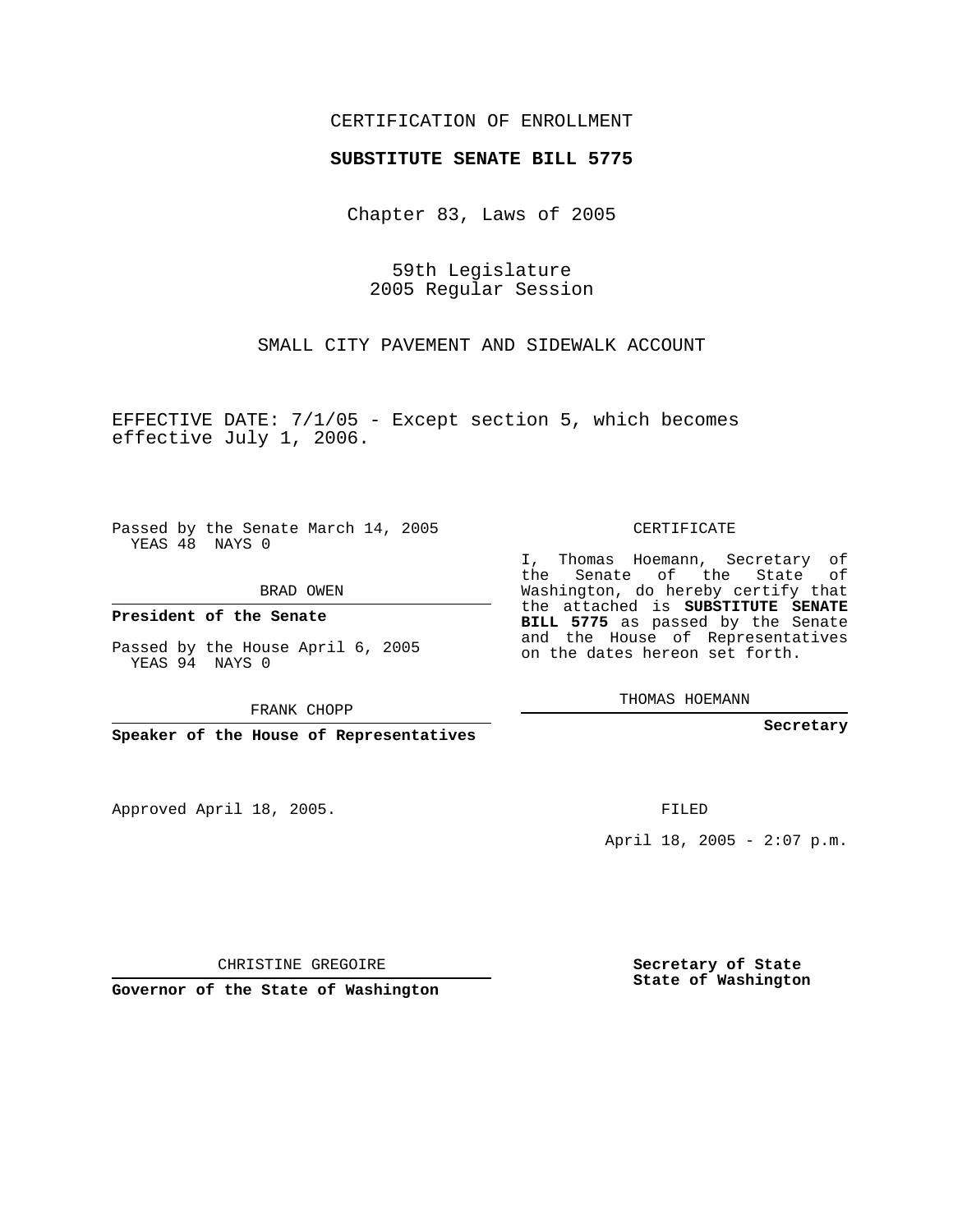## **SUBSTITUTE SENATE BILL 5775** \_\_\_\_\_\_\_\_\_\_\_\_\_\_\_\_\_\_\_\_\_\_\_\_\_\_\_\_\_\_\_\_\_\_\_\_\_\_\_\_\_\_\_\_\_

\_\_\_\_\_\_\_\_\_\_\_\_\_\_\_\_\_\_\_\_\_\_\_\_\_\_\_\_\_\_\_\_\_\_\_\_\_\_\_\_\_\_\_\_\_

Passed Legislature - 2005 Regular Session

## **State of Washington 59th Legislature 2005 Regular Session**

**By** Senate Committee on Transportation (originally sponsored by Senator Mulliken)

READ FIRST TIME 03/07/05.

 AN ACT Relating to the creation of a small city or town street improvement program; amending RCW 43.84.092; reenacting and amending RCW 43.84.092; adding new sections to chapter 47.26 RCW; creating new sections; providing effective dates; providing an expiration date; and declaring an emergency.

BE IT ENACTED BY THE LEGISLATURE OF THE STATE OF WASHINGTON:

 NEW SECTION. **Sec. 1.** The state legislature finds that it is in the state's interest to support the economic vitality of all cities and towns and recognizes that those cities and towns with a population of less than five thousand are unable to fully maintain and preserve their street system. Therefore, the legislature finds it is necessary to create a small city pavement and sidewalk account.

 NEW SECTION. **Sec. 2.** A new section is added to chapter 47.26 RCW to read as follows:

 The small city pavement and sidewalk account is created in the state treasury. All state money allocated to the small city pavement and sidewalk account for the ongoing support of cities and towns must be deposited into the account. Money in the account may be spent only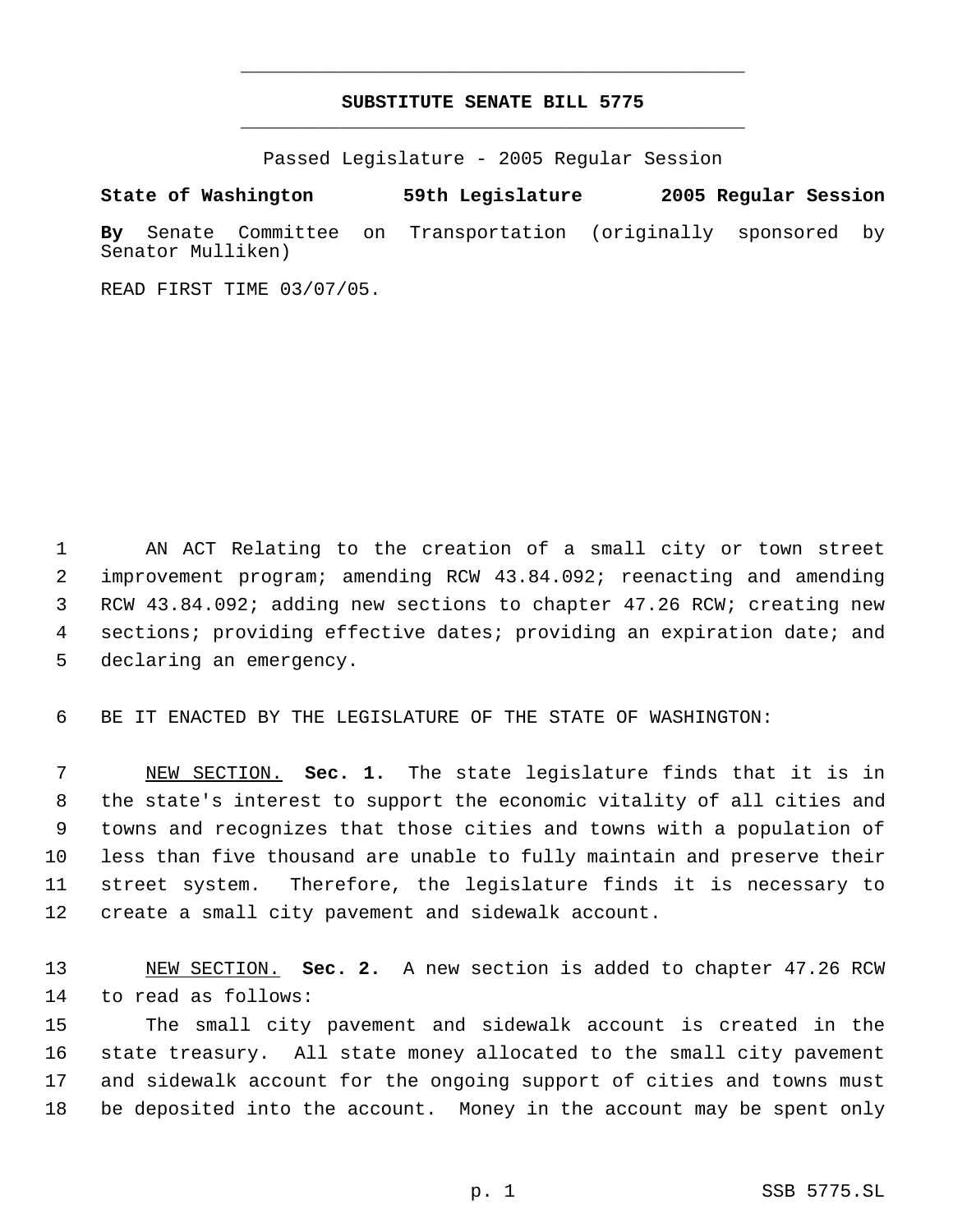after appropriation. Expenditures from the account must be used for small city pavement and sidewalk projects or improvements selected by the board in accordance with section 3 of this act, to pay principal and interest on bonds authorized for these projects or improvements, to make grants or loans in accordance with this chapter, or to pay for engineering feasibility studies selected by the board.

 NEW SECTION. **Sec. 3.** A new section is added to chapter 47.26 RCW to read as follows:

 All cities and towns with a population of less than five thousand are eligible to receive money from the small city pavement and sidewalk account created under section 2 of this act for maintenance, repair, and resurfacing of city and town streets. The board shall determine the allocation of money based on:

 (1) The amount of available funds within the small city pavement and sidewalk account;

 (2) Whether the city or town meets one or more of the following criteria:

 (a) The city or town has identified a street in a six-year transportation improvement plan, as defined by RCW 35.77.010, or a project identified through the use of a pavement management system;

 (b) The city or town has provided pavement rating information on 22 the proposed street improvement or street network improvement;

 (c) The city or town has provided sidewalk information on the proposed sidewalk system improvement;

 (d) The city or town has provided information, where available, on traffic conditions for truck routes, bus routes, and traffic volumes;

 (e) The city or town has the ability to provide a local match as demonstrated by one or more of the following:

(i) A funding match based upon a city's assessed valuation;

 (ii) Community involvement and support, including volunteer participation, such as landscaping and maintaining landscaping along the street or sidewalk system; or

 (iii) Partnership efforts with federal or other state programs, including the department of community, trade, and economic development mainstreet program.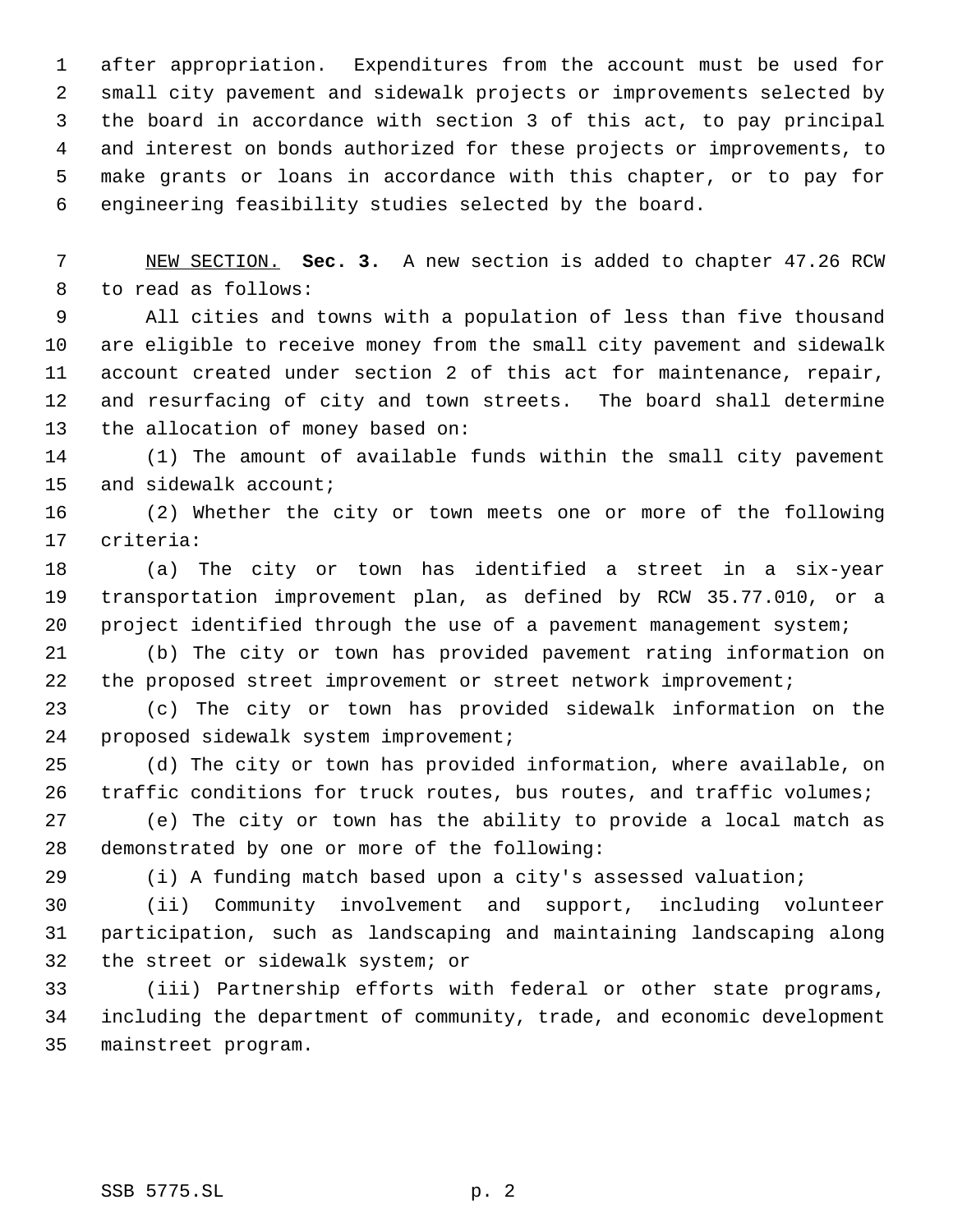**Sec. 4.** RCW 43.84.092 and 2003 c 361 s 602, 2003 c 324 s 1, 2003 c 150 s 2, and 2003 c 48 s 2 are each reenacted and amended to read as follows:

 (1) All earnings of investments of surplus balances in the state treasury shall be deposited to the treasury income account, which account is hereby established in the state treasury.

 (2) The treasury income account shall be utilized to pay or receive funds associated with federal programs as required by the federal cash management improvement act of 1990. The treasury income account is subject in all respects to chapter 43.88 RCW, but no appropriation is required for refunds or allocations of interest earnings required by the cash management improvement act. Refunds of interest to the federal treasury required under the cash management improvement act fall under RCW 43.88.180 and shall not require appropriation. The office of financial management shall determine the amounts due to or from the federal government pursuant to the cash management improvement act. The office of financial management may direct transfers of funds between accounts as deemed necessary to implement the provisions of the cash management improvement act, and this subsection. Refunds or allocations shall occur prior to the distributions of earnings set forth in subsection (4) of this section.

 (3) Except for the provisions of RCW 43.84.160, the treasury income account may be utilized for the payment of purchased banking services on behalf of treasury funds including, but not limited to, depository, safekeeping, and disbursement functions for the state treasury and affected state agencies. The treasury income account is subject in all respects to chapter 43.88 RCW, but no appropriation is required for payments to financial institutions. Payments shall occur prior to distribution of earnings set forth in subsection (4) of this section.

 (4) Monthly, the state treasurer shall distribute the earnings credited to the treasury income account. The state treasurer shall credit the general fund with all the earnings credited to the treasury income account except:

 (a) The following accounts and funds shall receive their proportionate share of earnings based upon each account's and fund's average daily balance for the period: The capitol building construction account, the Cedar River channel construction and operation account, the Central Washington University capital projects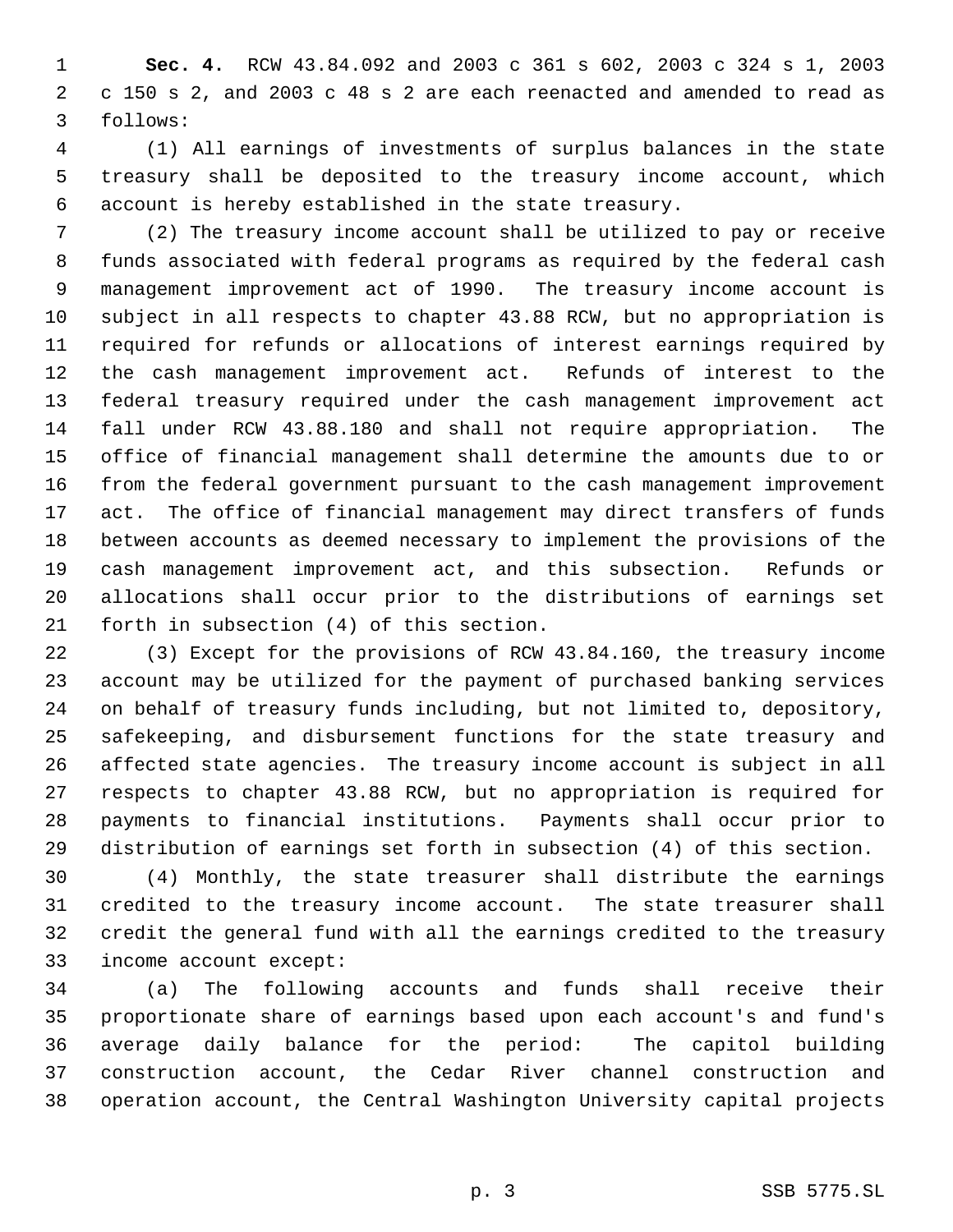account, the charitable, educational, penal and reformatory institutions account, the common school construction fund, the county criminal justice assistance account, the county sales and use tax equalization account, the data processing building construction account, the deferred compensation administrative account, the deferred compensation principal account, the department of retirement systems expense account, the drinking water assistance account, the drinking water assistance administrative account, the drinking water assistance repayment account, the Eastern Washington University capital projects account, the education construction fund, the election account, the emergency reserve fund, The Evergreen State College capital projects account, the federal forest revolving account, the health services account, the public health services account, the health system capacity account, the personal health services account, the state higher education construction account, the higher education construction account, the highway infrastructure account, the industrial insurance premium refund account, the judges' retirement account, the judicial retirement administrative account, the judicial retirement principal account, the local leasehold excise tax account, the local real estate excise tax account, the local sales and use tax account, the medical aid account, the mobile home park relocation fund, the multimodal transportation account, the municipal criminal justice assistance account, the municipal sales and use tax equalization account, the natural resources deposit account, the oyster reserve land account, the perpetual surveillance and maintenance account, the public employees' retirement system plan 1 account, the public employees' retirement system combined plan 2 and plan 3 account, the public facilities construction loan revolving account beginning July 1, 2004, the public health supplemental account, the public works assistance account, the Puyallup tribal settlement account, the regional transportation investment district account, the resource management cost account, the 32 site closure account, the small city pavement and sidewalk account, the special wildlife account, the state employees' insurance account, the state employees' insurance reserve account, the state investment board expense account, the state investment board commingled trust fund accounts, the supplemental pension account, the Tacoma Narrows toll bridge account, the teachers' retirement system plan 1 account, the teachers' retirement system combined plan 2 and plan 3 account, the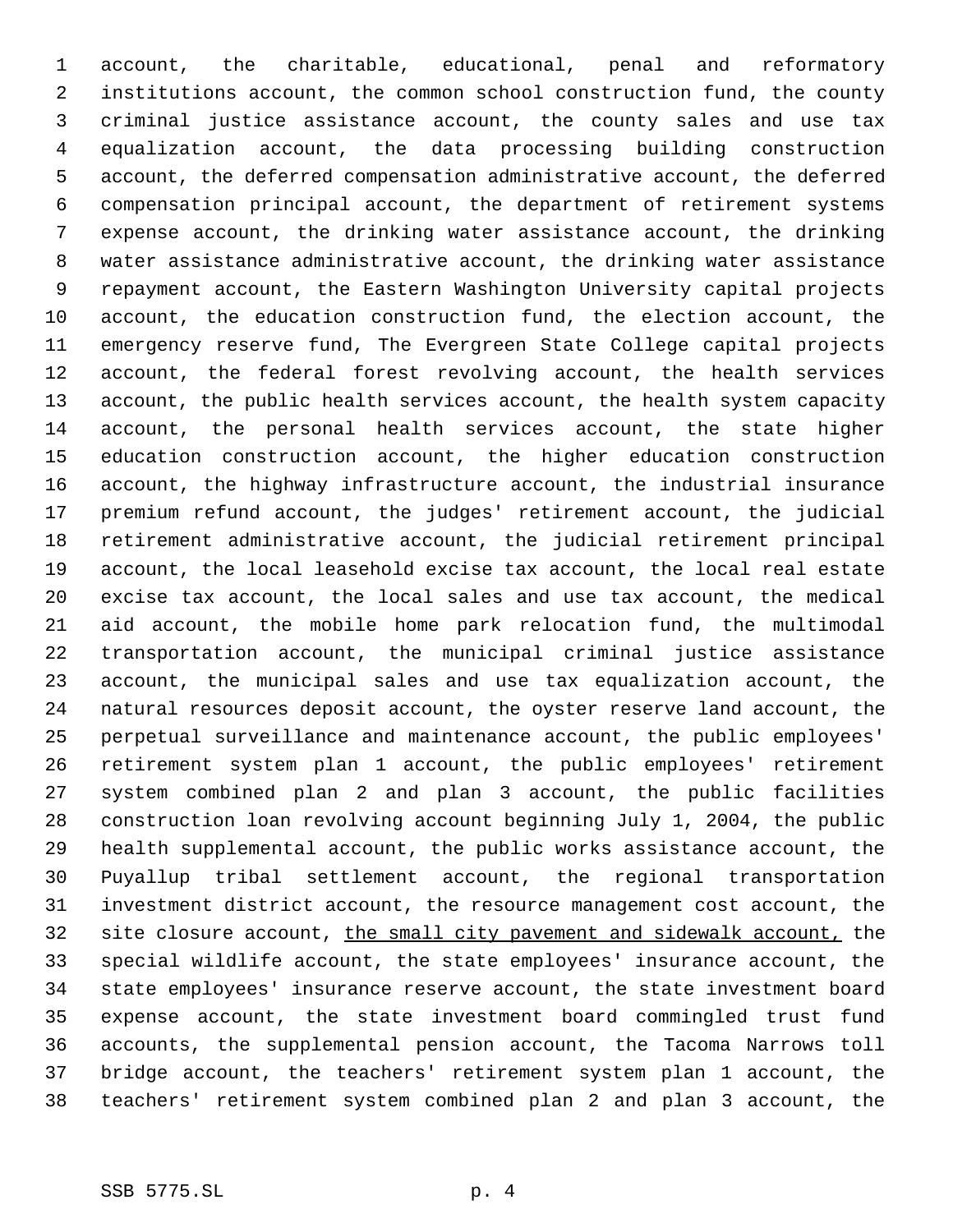tobacco prevention and control account, the tobacco settlement account, the transportation infrastructure account, the tuition recovery trust fund, the University of Washington bond retirement fund, the University of Washington building account, the volunteer fire fighters' and reserve officers' relief and pension principal fund, the volunteer fire fighters' and reserve officers' administrative fund, the Washington fruit express account, the Washington judicial retirement system account, the Washington law enforcement officers' and fire fighters' system plan 1 retirement account, the Washington law enforcement officers' and fire fighters' system plan 2 retirement account, the Washington school employees' retirement system combined plan 2 and 3 account, the Washington state health insurance pool account, the Washington state patrol retirement account, the Washington State University building account, the Washington State University bond retirement fund, the water pollution control revolving fund, and the Western Washington University capital projects account. Earnings derived from investing balances of the agricultural permanent fund, the normal school permanent fund, the permanent common school fund, the scientific permanent fund, and the state university permanent fund shall be allocated to their respective beneficiary accounts. All earnings to be distributed under this subsection (4)(a) shall first be reduced by the allocation to the state treasurer's service fund pursuant to RCW 43.08.190.

 (b) The following accounts and funds shall receive eighty percent of their proportionate share of earnings based upon each account's or fund's average daily balance for the period: The aeronautics account, the aircraft search and rescue account, the county arterial preservation account, the department of licensing services account, the essential rail assistance account, the ferry bond retirement fund, the grade crossing protective fund, the high capacity transportation account, the highway bond retirement fund, the highway safety account, the motor vehicle fund, the motorcycle safety education account, the pilotage account, the public transportation systems account, the Puget Sound capital construction account, the Puget Sound ferry operations account, the recreational vehicle account, the rural arterial trust account, the safety and education account, the special category C account, the state patrol highway account, the transportation 2003 account (nickel account), the transportation equipment fund, the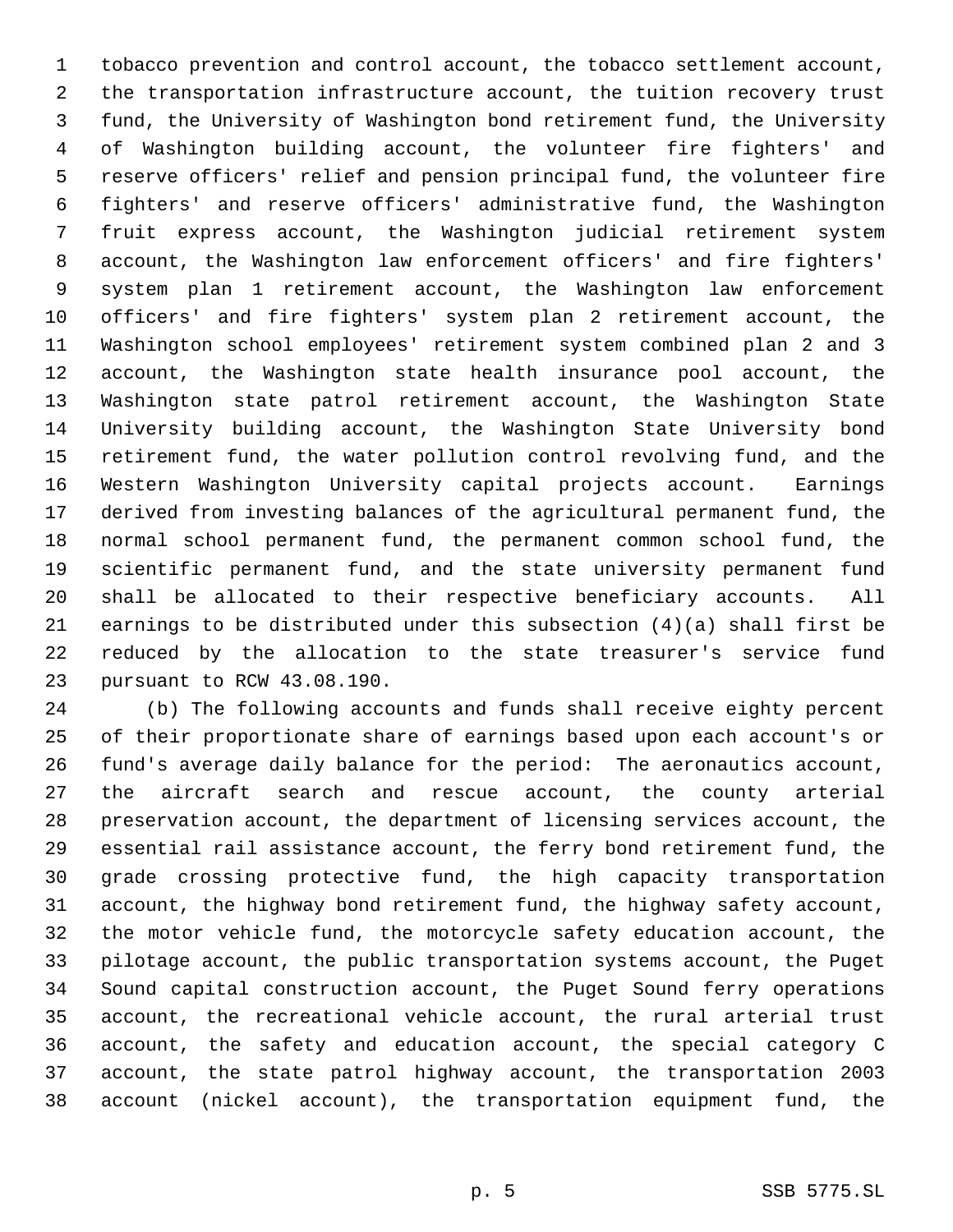transportation fund, the transportation improvement account, the transportation improvement board bond retirement account, and the urban arterial trust account.

 (5) In conformance with Article II, section 37 of the state Constitution, no treasury accounts or funds shall be allocated earnings without the specific affirmative directive of this section.

 **Sec. 5.** RCW 43.84.092 and 2004 c 242 s 60 are each amended to read as follows:

 (1) All earnings of investments of surplus balances in the state treasury shall be deposited to the treasury income account, which account is hereby established in the state treasury.

 (2) The treasury income account shall be utilized to pay or receive funds associated with federal programs as required by the federal cash management improvement act of 1990. The treasury income account is subject in all respects to chapter 43.88 RCW, but no appropriation is required for refunds or allocations of interest earnings required by the cash management improvement act. Refunds of interest to the federal treasury required under the cash management improvement act fall under RCW 43.88.180 and shall not require appropriation. The office of financial management shall determine the amounts due to or from the federal government pursuant to the cash management improvement act. The office of financial management may direct transfers of funds between accounts as deemed necessary to implement the provisions of the cash management improvement act, and this subsection. Refunds or allocations shall occur prior to the distributions of earnings set forth in subsection (4) of this section.

 (3) Except for the provisions of RCW 43.84.160, the treasury income account may be utilized for the payment of purchased banking services on behalf of treasury funds including, but not limited to, depository, safekeeping, and disbursement functions for the state treasury and affected state agencies. The treasury income account is subject in all respects to chapter 43.88 RCW, but no appropriation is required for payments to financial institutions. Payments shall occur prior to distribution of earnings set forth in subsection (4) of this section.

 (4) Monthly, the state treasurer shall distribute the earnings credited to the treasury income account. The state treasurer shall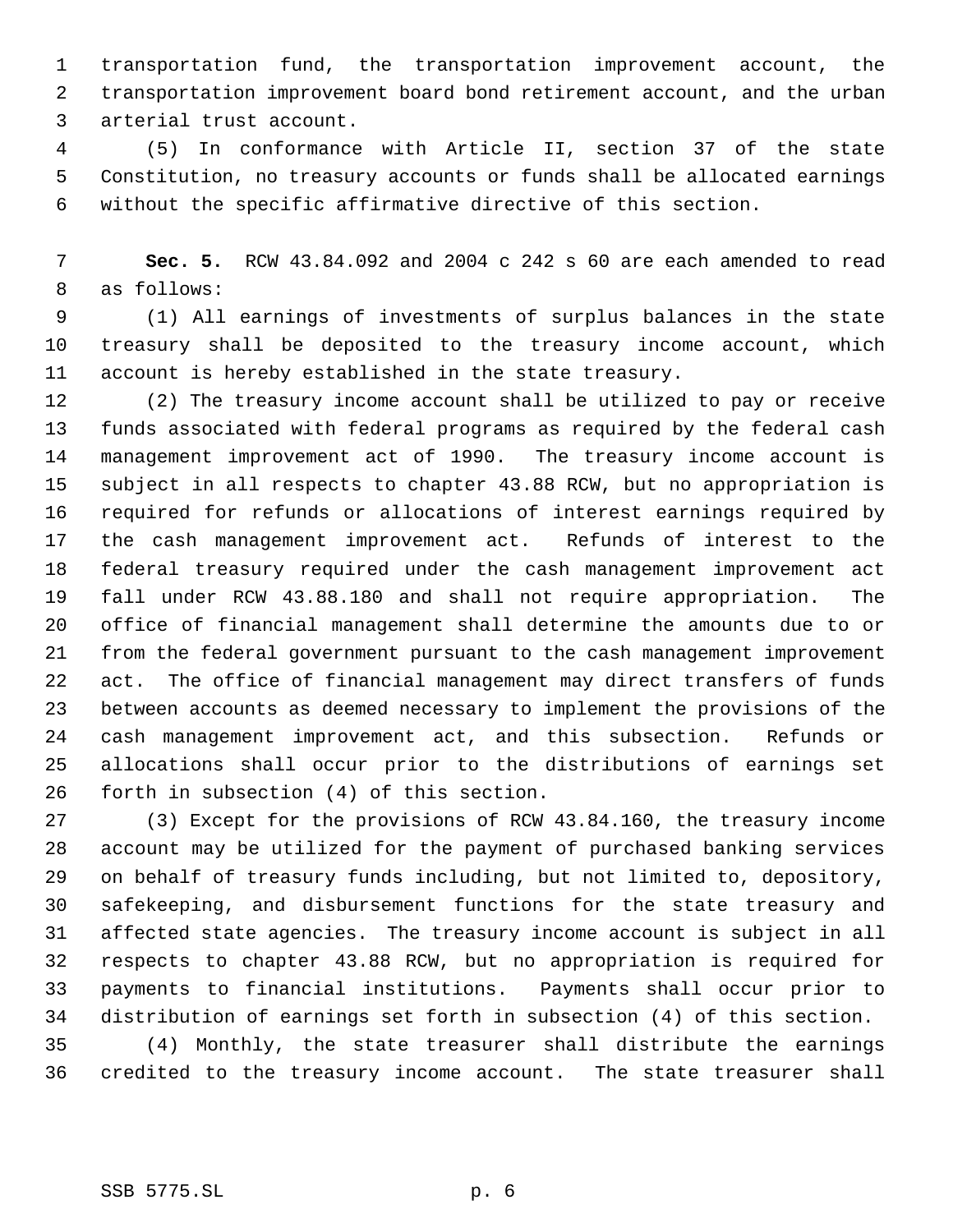credit the general fund with all the earnings credited to the treasury income account except:

 (a) The following accounts and funds shall receive their proportionate share of earnings based upon each account's and fund's average daily balance for the period: The capitol building construction account, the Cedar River channel construction and operation account, the Central Washington University capital projects account, the charitable, educational, penal and reformatory institutions account, the common school construction fund, the county criminal justice assistance account, the county sales and use tax equalization account, the data processing building construction account, the deferred compensation administrative account, the deferred compensation principal account, the department of retirement systems expense account, the drinking water assistance account, the drinking water assistance administrative account, the drinking water assistance repayment account, the Eastern Washington University capital projects account, the education construction fund, the election account, the emergency reserve fund, The Evergreen State College capital projects account, the federal forest revolving account, the health services account, the public health services account, the health system capacity account, the personal health services account, the state higher education construction account, the higher education construction account, the highway infrastructure account, the industrial insurance premium refund account, the judges' retirement account, the judicial retirement administrative account, the judicial retirement principal account, the local leasehold excise tax account, the local real estate excise tax account, the local sales and use tax account, the medical aid account, the mobile home park relocation fund, the multimodal transportation account, the municipal criminal justice assistance account, the municipal sales and use tax equalization account, the natural resources deposit account, the oyster reserve land account, the perpetual surveillance and maintenance account, the public employees' retirement system plan 1 account, the public employees' retirement system combined plan 2 and plan 3 account, the public facilities construction loan revolving account beginning July 1, 2004, the public health supplemental account, the public works assistance account, the Puyallup tribal settlement account, the regional transportation investment district account, the resource management cost account, the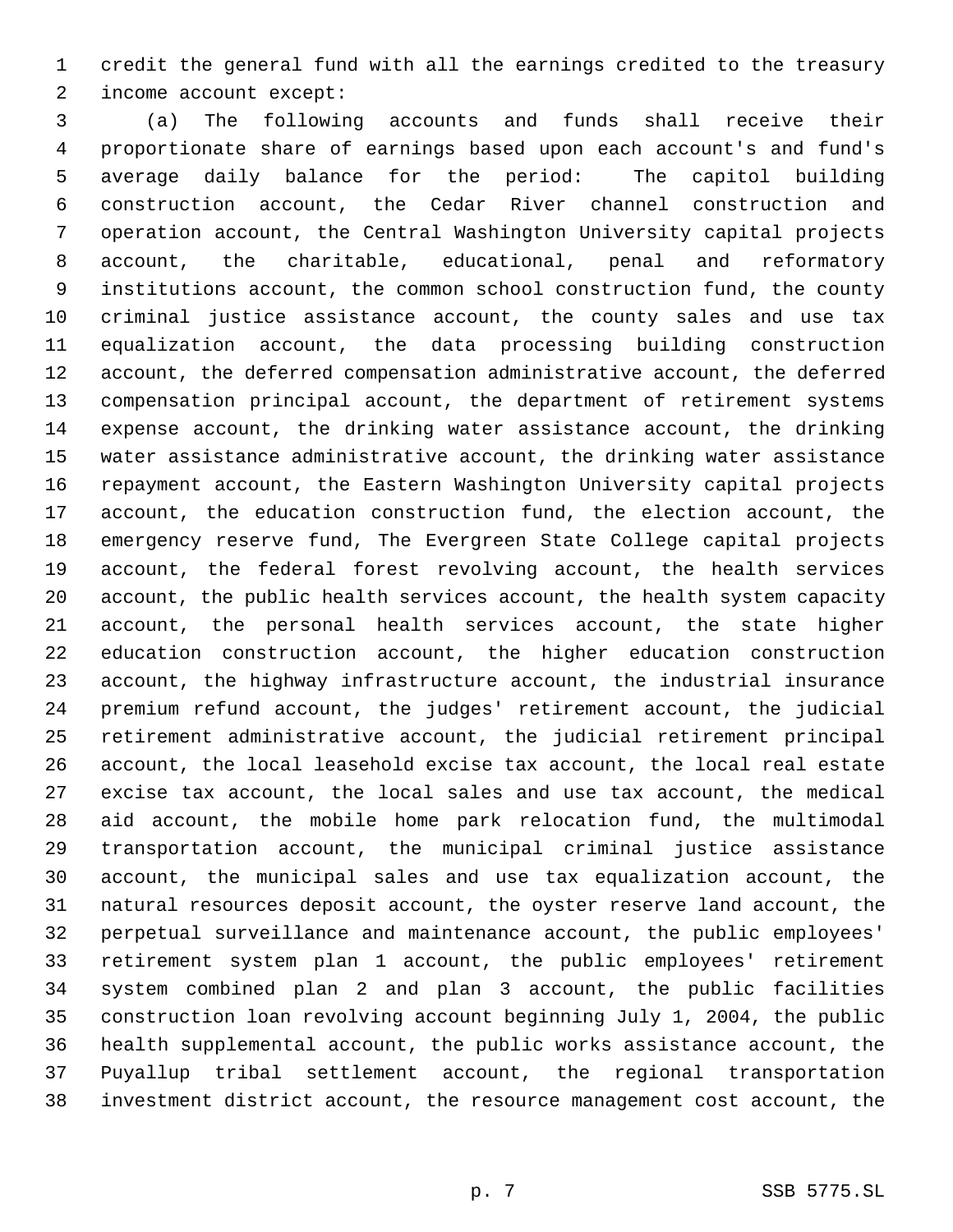1 site closure account, the small city pavement and sidewalk account, the special wildlife account, the state employees' insurance account, the state employees' insurance reserve account, the state investment board expense account, the state investment board commingled trust fund accounts, the supplemental pension account, the Tacoma Narrows toll bridge account, the teachers' retirement system plan 1 account, the teachers' retirement system combined plan 2 and plan 3 account, the tobacco prevention and control account, the tobacco settlement account, the transportation infrastructure account, the tuition recovery trust fund, the University of Washington bond retirement fund, the University of Washington building account, the volunteer fire fighters' and reserve officers' relief and pension principal fund, the volunteer fire fighters' and reserve officers' administrative fund, the Washington fruit express account, the Washington judicial retirement system account, the Washington law enforcement officers' and fire fighters' system plan 1 retirement account, the Washington law enforcement officers' and fire fighters' system plan 2 retirement account, the Washington public safety employees' plan 2 retirement account, the Washington school employees' retirement system combined plan 2 and 3 account, the Washington state health insurance pool account, the Washington state patrol retirement account, the Washington State University building account, the Washington State University bond retirement fund, the water pollution control revolving fund, and the Western Washington University capital projects account. Earnings derived from investing balances of the agricultural permanent fund, the normal school permanent fund, the permanent common school fund, the scientific permanent fund, and the state university permanent fund shall be allocated to their respective beneficiary accounts. All earnings to be distributed under this subsection (4)(a) shall first be reduced by the allocation to the state treasurer's service fund pursuant to RCW 43.08.190.

 (b) The following accounts and funds shall receive eighty percent of their proportionate share of earnings based upon each account's or fund's average daily balance for the period: The aeronautics account, the aircraft search and rescue account, the county arterial preservation account, the department of licensing services account, the essential rail assistance account, the ferry bond retirement fund, the grade crossing protective fund, the high capacity transportation